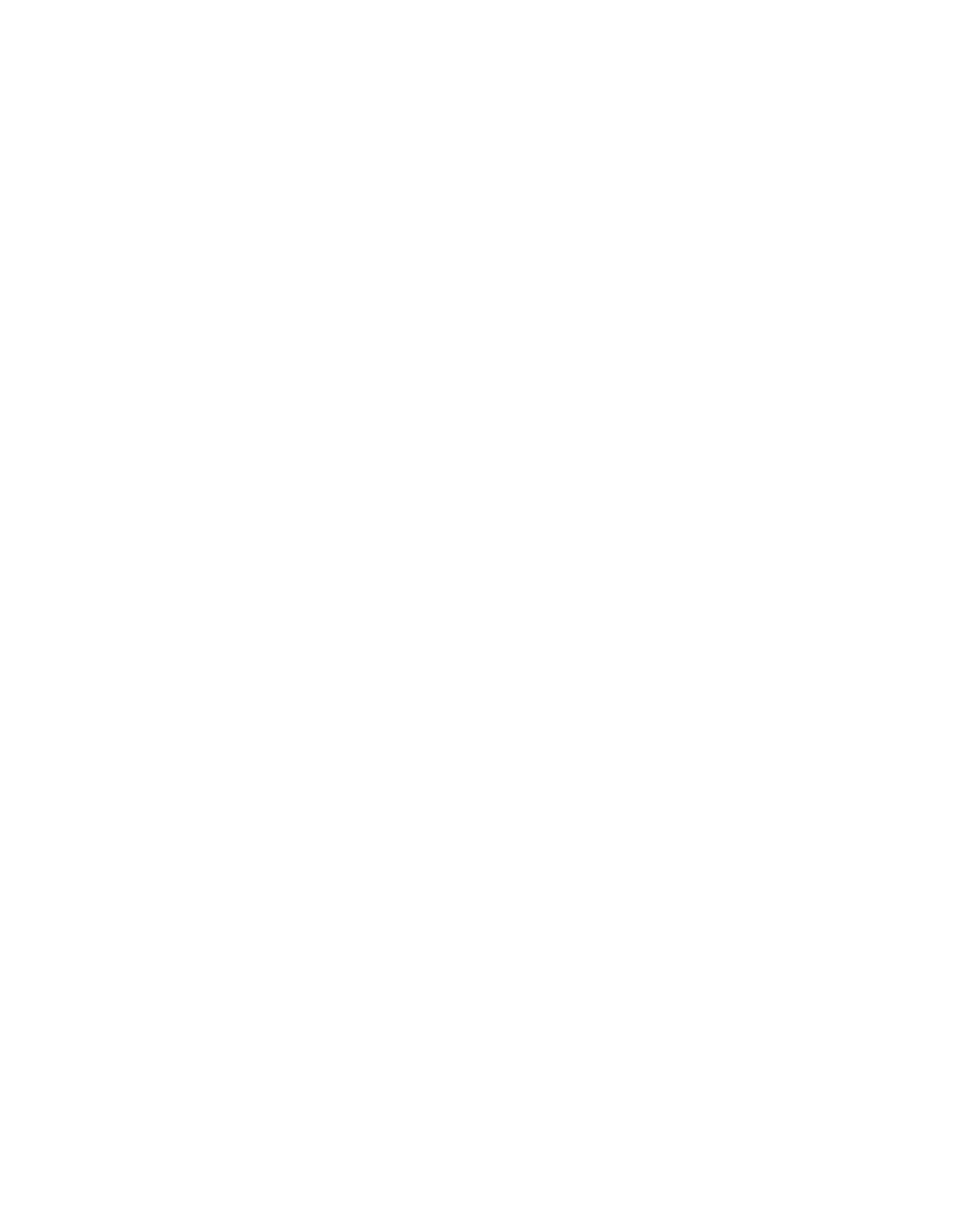### **In the case of Koka Hybro Komerc DOO Broyler v. Serbia,**

The European Court of Human Rights (Third Section), sitting as a Committee composed of:

Luis López Guerra, *President*,

Dmitry Dedov,

Branko Lubarda, *judges*,

and Fatoş Aracı, *Deputy Section Registrar*,

Having deliberated in private on 21 February 2017,

Delivers the following judgment, which was adopted on that date:

## PROCEDURE

1. The case originated in an application (no. 59341/09) against Serbia lodged with the Court under Article 34 of the Convention for the Protection of Human Rights and Fundamental Freedoms ("the Convention") by *Koka Hybro Komerc DOO Brojler*, a limited liability company based in Serbia ("the applicant"), on 22 October 2009.

2. The applicant was represented by Mr M. Živković, a lawyer practising in Leskovac. The Serbian Government ("the Government") were initially represented by their former Agent, Ms V. Rodić, being more recently substituted by their current Agent, Ms. N. Plavšić.

3. On 23 October 2014 the application was communicated to the Government.

4. The Government objected to the examination of the application by a Committee. After having considered the Government's objection, the Court rejects it.

## THE FACTS

### I. THE CIRCUMSTANCES OF THE CASE

### **A. Civil proceedings brought by the applicant**

5. On 26 June 2006 the Leskovac Commercial Court ordered *AD Perper-Agrar,* a socially-owned company based in Bošnjace (hereinafter "the debtor") to pay the applicant specified amounts on account of damages. That judgment became final on 14 July 2006.

6. On 31 October 2006, upon the applicant's request to that effect, the Leskovac Commercial Court ordered the enforcement of the said judgment and further ordered the debtor to pay the applicant the enforcement costs.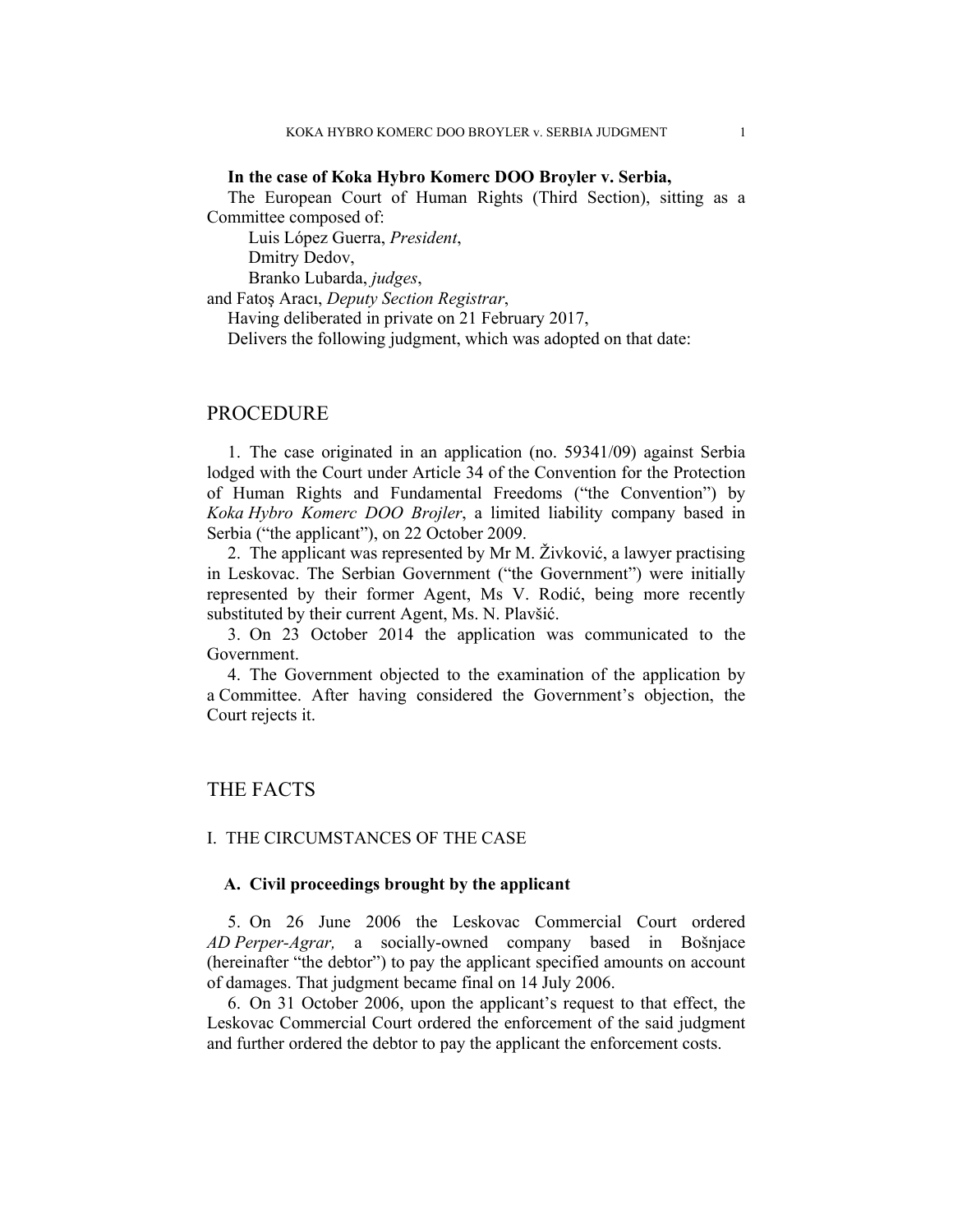### **B. Insolvency proceedings**

7. On 27 May 2011 the Leskovac Commercial Court opened insolvency proceedings in respect of the debtor.

8. The applicant duly submitted his claim.

- 9. On 3 February 2012 the applicant's claim was formally recognised.
- 10. The insolvency proceedings are still ongoing.

### **C. Legal status of the debtor**

11. On 22 April 2003, the debtor had been privatised and changed its name to *AD Perper-Agrar*.

12. On 5 May 2005 the privatisation contract had been annulled and on 8 September 2006 the debtor's name was changed to *Agrar Fruit*.

13. According to the Serbian Ministry of Economy, the debtor is still a company predominantly comprised of socially-owned capital (see http://www.priv.rs/Ministarstvo-privrede/90/AGRAR-FRUIT--ustecaju.shtml/companyid=1238, accessed on 6 December 2016).

### **D. Other relevant facts**

14. In their additional observations of 19 April 2016 the Government informed the Court that the applicant had transferred its judgment claims to a third person on 28 October 2015.

15. On 9 November 2016, as a response to the Government's additional observations, the applicant submitted that the contract regarding the transfer of the claims in question had been terminated by 11 December 2015.

## II. RELEVANT DOMESTIC LAW AND PRACTICE

16. The relevant domestic law concerning the status of socially-owned companies, as well as enforcement and insolvency proceedings, has been outlined in the cases of *R. Kačapor and Others v. Serbia*, nos. 2269/06 *et al*., §§ 57-64 and 71-76, 15 January 2008, and *Jovičić and Others v. Serbia* (dec.), no. 37270/11, §§ 88-93, 15 October 2013. Furthermore, the case-law of the Constitutional Court in respect of socially-owned companies, together with the relevant provisions concerning constitutional redress has likewise been outlined in the admissibility decision in *Marinković v. Serbia* (dec.), no. 5353/11, §§ 26 -29 and 31-44, 29 January 2013, the judgment in *Marinković v. Serbia*, no. 5353/11, §§ 29-31, 22 October 2013, and the decision in *Ferizović v. Serbia* (dec.), no. 65713/13, §§ 12-17, 26 November 2013).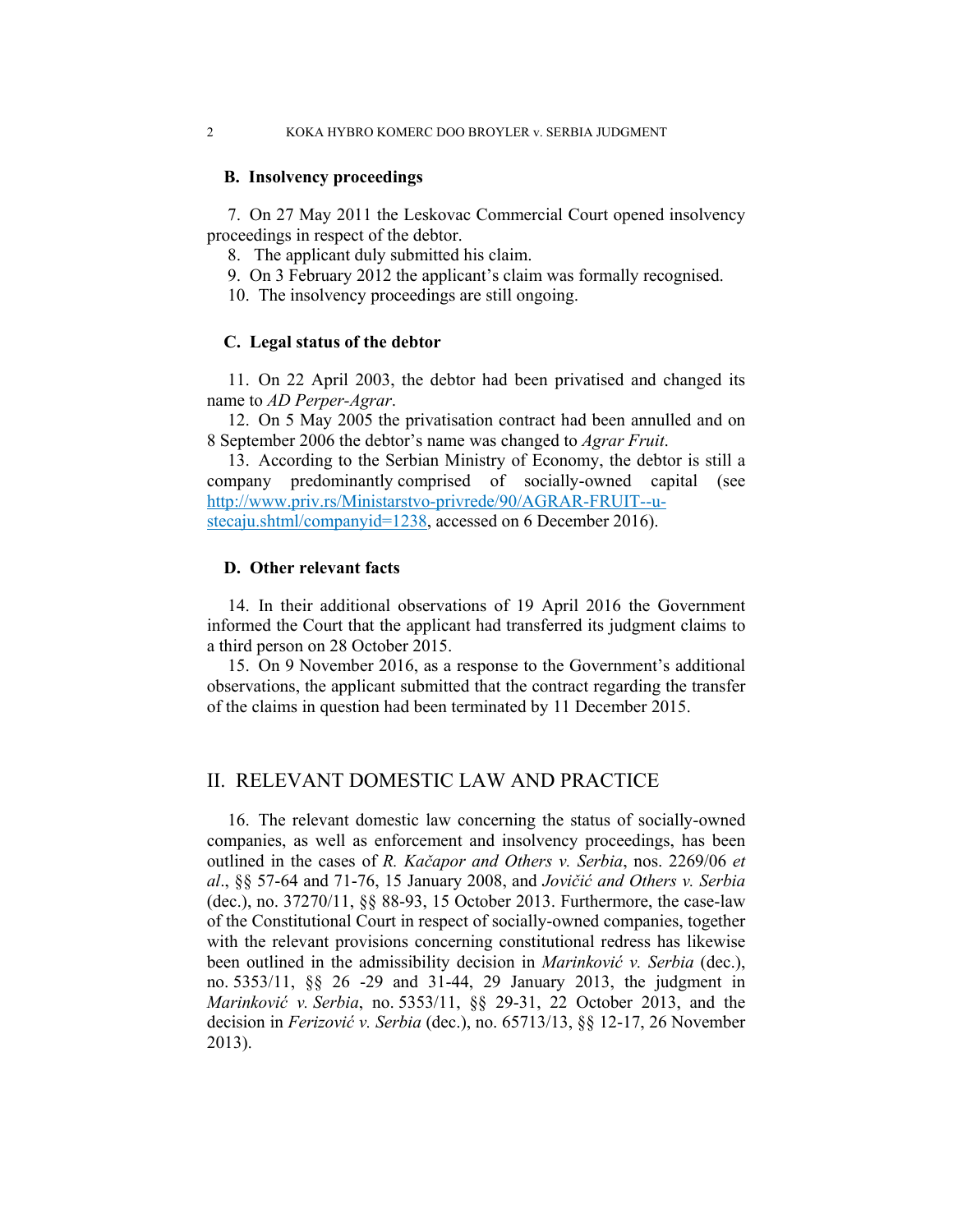## THE LAW

### I. ALLEGED VIOLATIONS OF ARTICLES 6 § 1 AND 13 OF THE CONVENTION AND OF ARTICLE 1 OF PROTOCOL No. 1

17. The applicant complained of the respondent State's failure to enforce the final court judgment rendered in its favour and of the lack of an effective remedy in that connection. The applicant relied on Articles 6 § 1 and 13 of the Convention and on Article 1 of Protocol No. 1, which, in so far as relevant, read as follows:

### **Article 6 § 1**

"In the determination of his civil rights and obligations ..., everyone is entitled to a fair and public hearing within a reasonable time by an independent and impartial tribunal established by law."

#### **Article 1 of Protocol No. 1**

"Every natural or legal person is entitled to the peaceful enjoyment of his possessions. No one shall be deprived of his possessions except in the public interest and subject to the conditions provided for by law and by the general principles of international law.

The preceding provisions shall not, however, in any way impair the right of a State to enforce such laws as it deems necessary to control the use of property in accordance with the general interest or to secure the payment of taxes or other contributions or penalties."

#### **Article 13**

"Everyone whose rights and freedoms as set forth in [the] Convention are violated shall have an effective remedy before a national authority notwithstanding that the violation has been committed by persons acting in an official capacity."

### **A. Admissibility**

18. The Government argued that the debtor was legally and financially independent from the State and the fact that the debtor was undergoing insolvency proceedings could not be attributed to the responsibility of the State. Therefore, the Government concluded that the Respondent State could not be held liable for the debt of the company concerned in the present case, but they did not exclude their possible liability for any nonpecuniary damage suffered as a consequence of the excessive length of the enforcement proceedings. In their additional observations, the Government submitted that the applicant had lost its victim status since it had transferred its claims to a third person in the course of proceedings before the Court (see paragraph 14 above). Finally, the Government argued that the applicant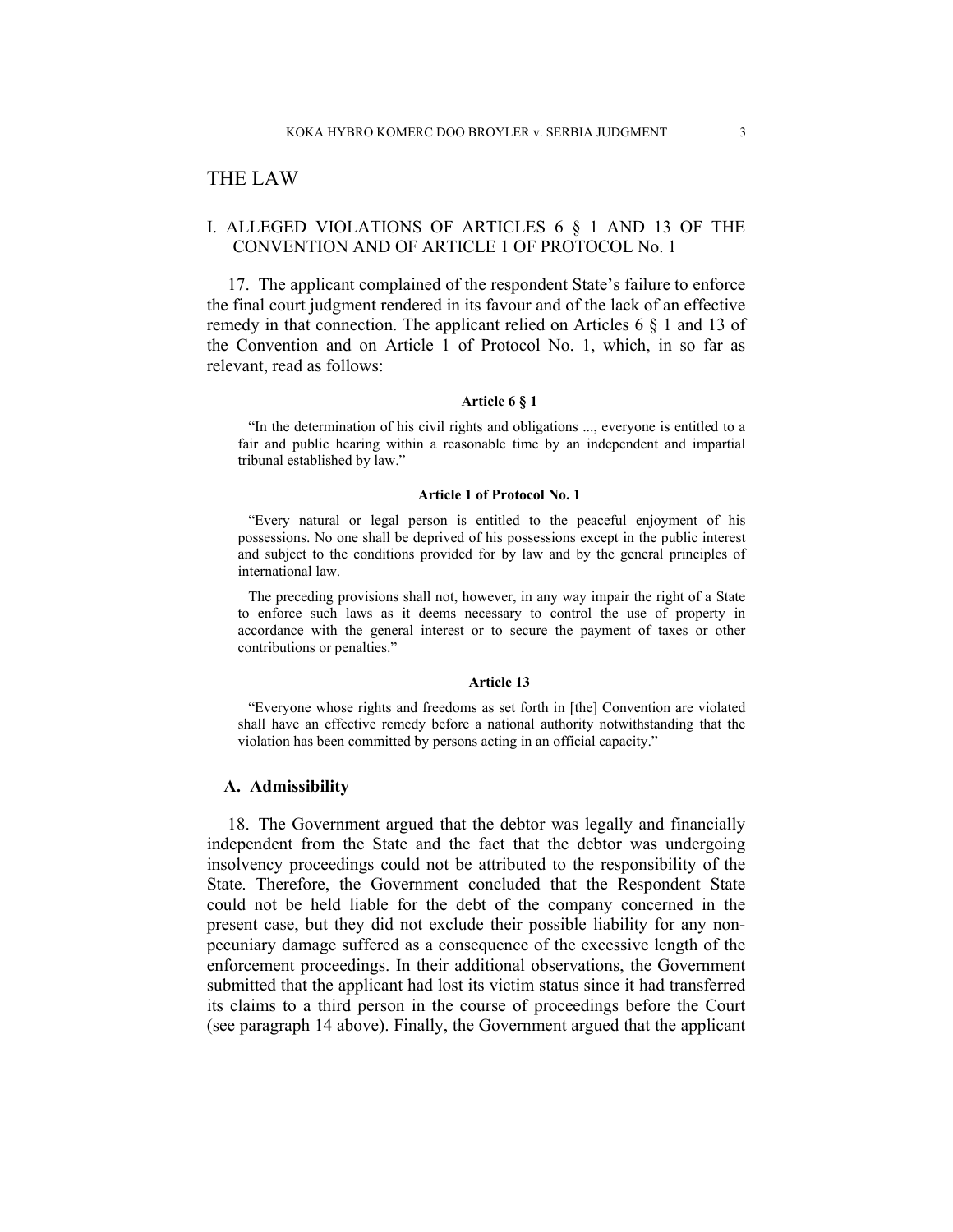had also abused its right to lodge a petition, since it had failed to inform the Court about the said transfer.

19. The applicant maintained its complaint. It also disagreed with the Government's submission regarding its victim status. Notably, since the contract regarding the transfer of its claims had been terminated (see paragraph 15 above), it could still claim to be the victim, within the meaning of the Convention.

20. As to the State's responsibility for the debt of the company in question, the Court has already stated on numerous occasions in comparable cases against Serbia that the State is liable for honouring the debts of socially/State-owned companies established by final domestic court judgments (see, for example, *Crnišanin and Others v. Serbia*, nos. 35835/05, 43548/05, 43569/05 and 36986/06, § 124, 13 January 2009; and *R. Kačapor and Others,* cited above*,* §§ 97-98; and see also paragraph 13 above). The Court sees no reason to depart from that jurisprudence in the present case. Consequently, the Government's objection must be rejected.

21. Regarding the applicant's victim status and the alleged abuse of its right to lodge a petition, the Court notes that the applicant had indeed failed to inform the Court about the transfer of its claims to a third person. However, taken into account that this contract was terminated less than two months later and was never implemented, the Court finds that the applicant did not lose its victim status and, further, that its failure to inform the Court did note amount to an abuse of the right to lodge a petition (contrast with *Predescu v. Romania*, no. 21447/03, §§ 25-27, 2 December 2008; *Tatalović and Dekić v. Serbia* (dec.), no. 15433/07, 29 May 2012; *Hüttner v. Germany* (dec.), no. 23130/04, 9 June 2006; and *Komatinović v. Serbia* (dec.), no. 75381/10, 29 January 2013). The Court, therefore, rejects these objections raised by the Government.

22. Since the applicant's complaints are neither manifestly ill-founded within the meaning of Article 35  $\S$  3 (a) of the Convention nor inadmissible on any other grounds, they must be declared admissible.

#### **B. Merits**

23. The Court notes that the domestic judgments under consideration in the present case have remained unenforced to date.

24. The Court observes that it has frequently found violations of Article 6 of the Convention and/or Article 1 of Protocol No. 1 to the Convention in cases raising issues similar to those raised in the present case (see *R. Kačapor and Others*, cited above, §§ 115-116 and § 120; and *Crnišanin and Others,* cited above, §§ 123-124 and §§ 133-134).

25. Having examined all the material submitted to it, the Court considers that the Government have not put forward any fact or convincing argument capable of persuading it to reach a different conclusion in the present case.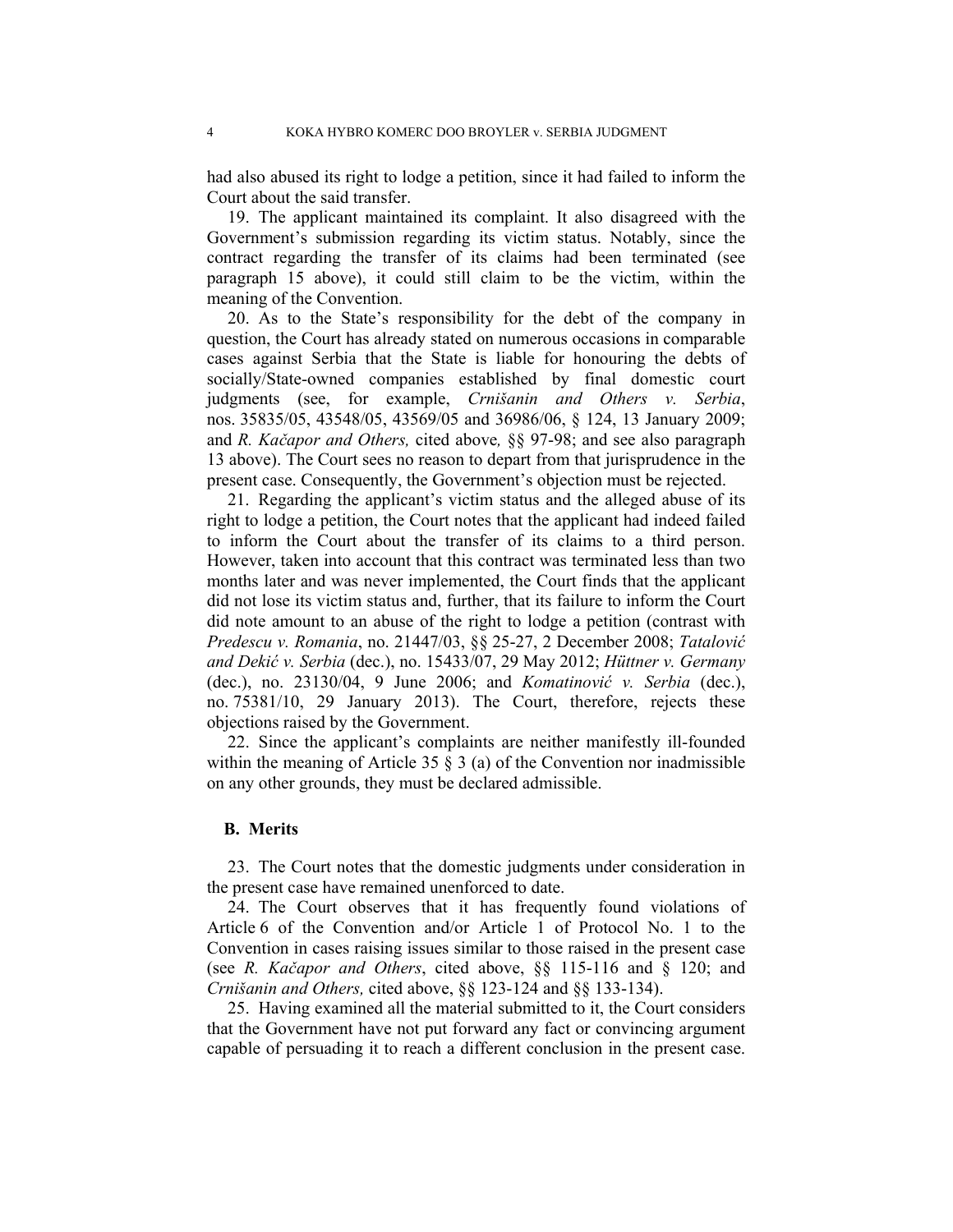There have, accordingly, been violations of Article 6 § 1 of the Convention and of Article 1 of Protocol No. 1.

26. Having reached this conclusion, the Court does not find it necessary to examine essentially the same complaint under Article 13 of the Convention (see *mutatis mutandis*, *Kin-Stib and Majkić v. Serbia*, no. 12312/05, § 90, 20 April 2010).

### II. APPLICATION OF ARTICLE 41 OF THE CONVENTION

#### 27. Article 41 of the Convention provides:

"If the Court finds that there has been a violation of the Convention or the Protocols thereto, and if the internal law of the High Contracting Party concerned allows only partial reparation to be made, the Court shall, if necessary, afford just satisfaction to the injured party."

### **A. Damage, costs and expenses**

28. The applicant requested that the State be ordered to enforce the judgment in question or to pay it 175,748,44 euros (EUR) in case of failure to do so. As regards the non-pecuniary damage, the applicant did not claim a specific amount, but left it to the Court's discretion. Finally, the applicant requested that the State be ordered to pay EUR 5,277 for the costs and expenses incurred before domestic courts.

29. The Government did not comment on the applicant's just satisfaction claims.

30. Having regard to the violations found in the present case and its own case-law (see, for example, *R. Kačapor and Others*, cited above §§ 123-26; and *Crnišanin and Others*, cited above, § 139), the Court considers that the Government should pay to the applicant the sums awarded in the final domestic judgment in question (see paragraph 5 above), as well as the established costs of the enforcement proceedings, less any amounts which may have already been paid on this basis.

31. Furthermore, the Court considers that the applicant sustained some non-pecuniary loss arising from the breaches of the Convention found in this case. Making its assessment on an equitable basis, as required by Article 41 of the Convention, the Court considers it reasonable to award EUR 2,000 to the applicant, less any amounts which may have already been paid in that regard at the domestic level, to cover the non-pecuniary damage suffered, as well as costs and expenses incurred before the Court (see *Stošić v. Serbia*, cited above, §§ 66 and 67).